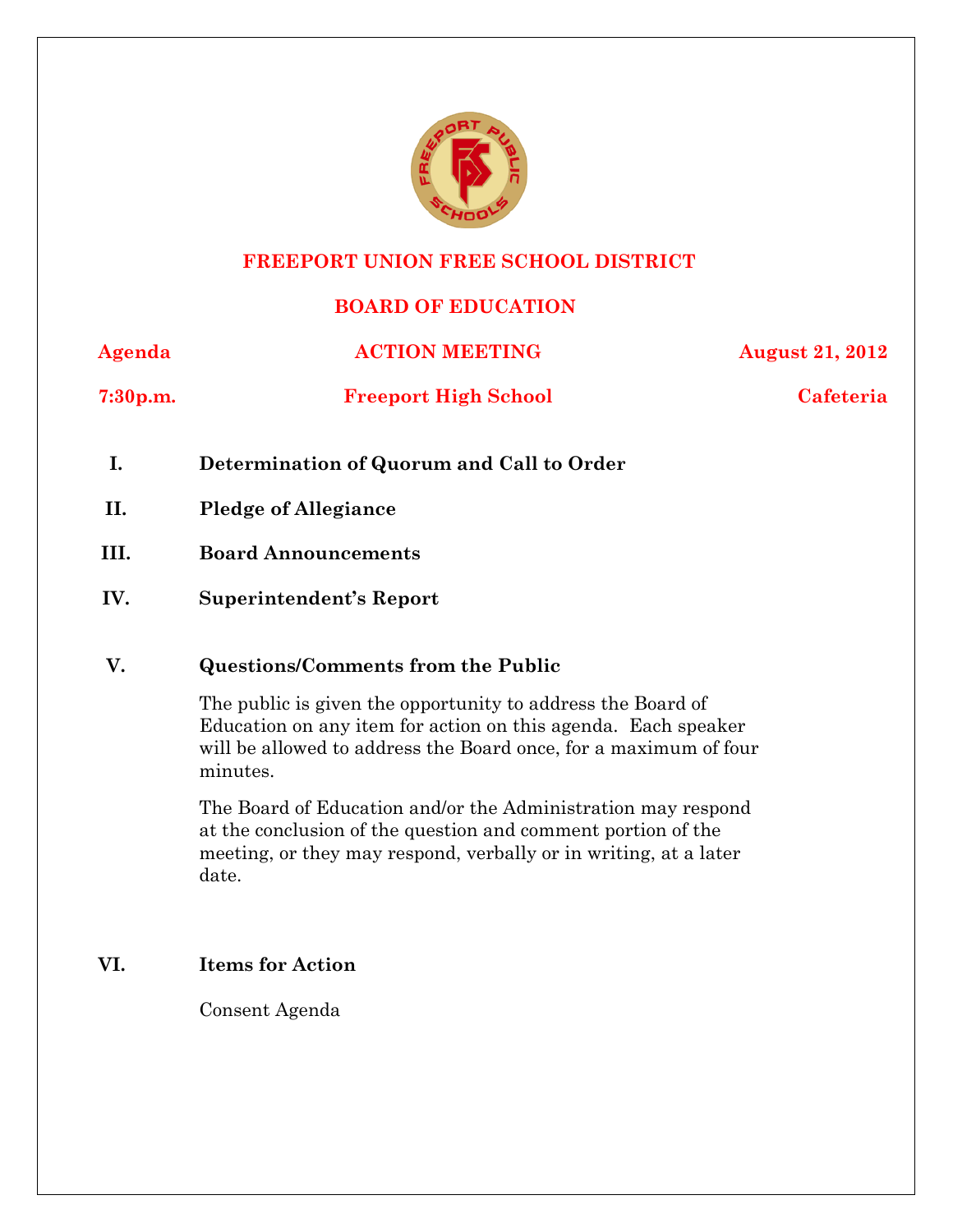## **Consent Agenda Items:**

#### *Acceptance of the Minutes*  $\mathbf{A}$ **BE IT RESOLVED that the Board of Education of the Freeport Union Free School District hereby approves the following items; A; B 1, 2, 3, 4, 5, 6; C 1.**

## **Consent Approve**

 **AA. Consent - Approve** 

|             | Acceptance of the Minutes of the Board of Education<br>A. |                                                                                                                                                                                                                                                  | TAB <sub>1</sub>                                                                                                     |  |
|-------------|-----------------------------------------------------------|--------------------------------------------------------------------------------------------------------------------------------------------------------------------------------------------------------------------------------------------------|----------------------------------------------------------------------------------------------------------------------|--|
|             | <b>B.</b>                                                 | <b>Personnel Actions</b><br>1. Leave of Absence<br>2. Change of Status<br>3. Resignation of Staff<br>4. Appointment of Staff - Non-Instructional<br>5. Appointment of Staff – Instructional – Temporary<br>6. Appointment of Fall Coaching Staff | TAB <sub>2</sub><br>TAB <sub>3</sub><br>TAB <sub>4</sub><br>TAB <sub>5</sub><br>TAB <sub>6</sub><br>TAB <sub>7</sub> |  |
|             | $C_{\bullet}$                                             | Education<br>1. Acceptance of the Minutes from the Committees on<br>Special Education and Preschool Education                                                                                                                                    | TAB <sub>8</sub>                                                                                                     |  |
| VII.        |                                                           | <b>Other items for Action</b><br>Personnel<br>1. Retirement of Staff                                                                                                                                                                             | TAB <sub>9</sub>                                                                                                     |  |
| <b>VIII</b> |                                                           | <b>Education</b><br>1. Approval of Consultants                                                                                                                                                                                                   | <b>TAB 10</b>                                                                                                        |  |
| IX.         |                                                           | Finance<br>1. Acceptance of a Bid<br>2. Approval of an Agreement                                                                                                                                                                                 | <b>TAB 11</b><br><b>TAB 12</b>                                                                                       |  |
| X.          |                                                           | <b>Other Business</b><br>1. Appointment of a Board Member                                                                                                                                                                                        | <b>TAB 13</b>                                                                                                        |  |
| XI.         |                                                           | <b>Other Reports to the Board</b><br>1. Treasurer's Report<br>2. High School Funds Report<br>3. Atkinson School Book Store Report                                                                                                                | <b>TAB 14</b>                                                                                                        |  |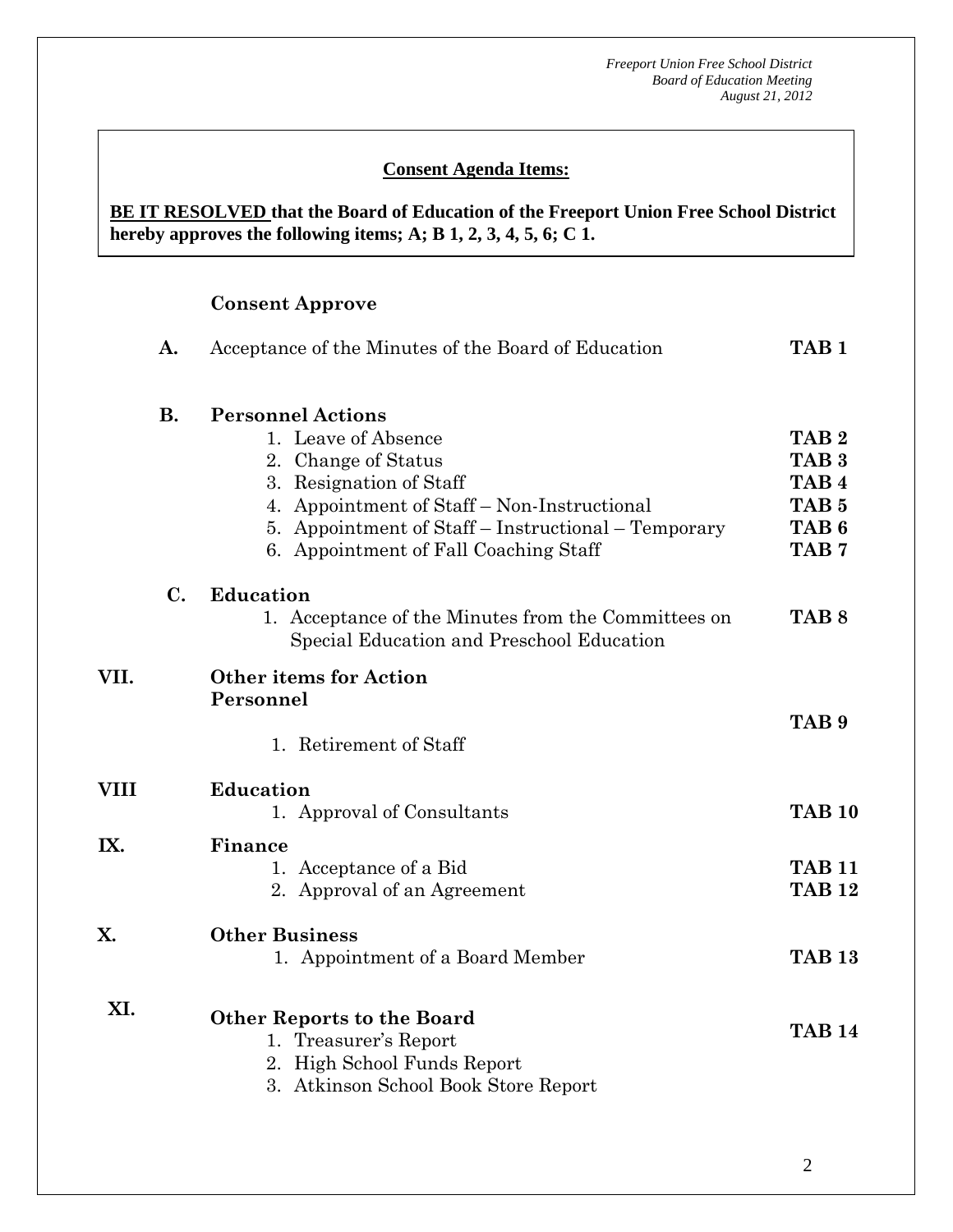## **XII. Questions/Comments from the Public on Other Topics**

At this time, the public is given the opportunity to address the Board of Education on any topic. Each speaker will be allowed to address the Board once, for a maximum of **four** minutes.

The Board of Education and/or the Administration may respond at the conclusion of the question and comment portion of the meeting, or they may respond, in writing, at a later date.

- **XIII. Board Comments**
- **XIV. Superintendent Comments**
- **XV. Adjournment**

#### **XVI. Next Meeting**

The next proposed meeting of the Board of Education will be the planning held on September 5, 2012 at Caroline G. Atkinson Intermediate School.

All meetings begin at 7:30 p.m. unless otherwise noted.

Register to vote: Monday through Friday between 8:30 a.m. and 3:30 p.m. at the Administration Building, 235 N. Ocean Avenue.

**Visit our website at www.freeportschools.org**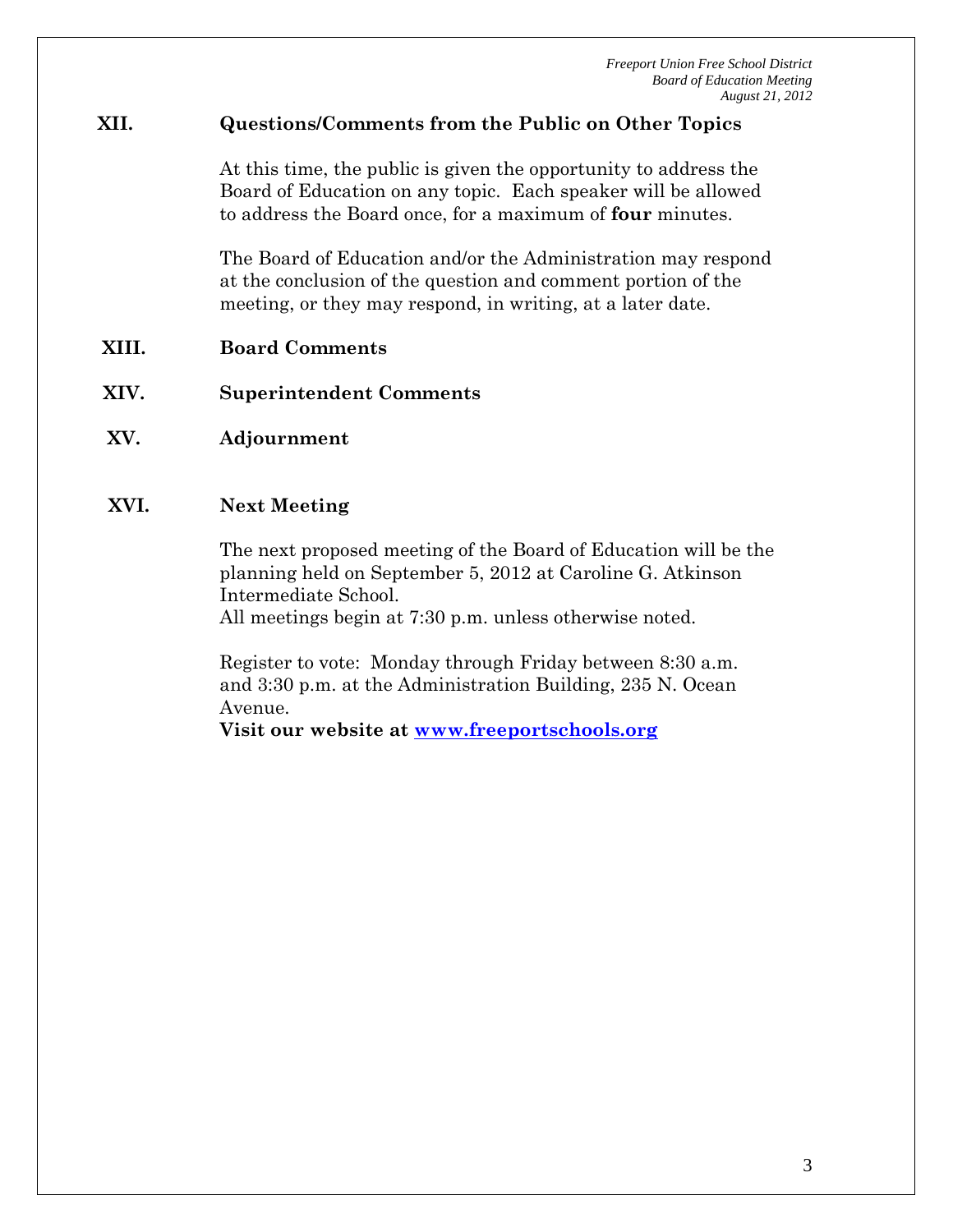# **Acceptance of the Minutes**

**BE IT RESOLVED** that the Board of Education of the Freeport Union Free School District hereby accepts the minutes of the following meetings as written: July, 9, 2012; July 11, 2012; July 31, 2012; August 6, 2012.

## **Leave of Absence**

**BE IT RESOLVED**, that the Board of Education of the Freeport Union Free School District hereby grants a request for leave of absence as listed below:

**Fanny Hermida,** Cleaner, effective July 5, 2012 through September 3, 2012, for health reasons.

**Makeva Elliott,** part-time Typist Clerk, effective June 11, 2012 extended through August 5, 2012, for health reasons.

# **Change of Status**

**BE IT RESOLVED,** that the Board of Education of the Freeport Union Free School District hereby approves the following change of status as listed below: **Susan Camille Trenkle,** Typist Clerk, change of status from 10 month to 12 month, effective July 1, 2012, compensation will now be \$36,617.

# **Resignation of Staff**

**BE IT RESOLVED**, that the Board of Education of the Freeport Union Free School District hereby accepts the letter(s) of resignation from the following staff member(s) as listed below:

**Nicole Rivelli,** Teaching Assistant, effective August 31, 2012, to accept another position in the District.

**Danielle Sekeson**, Permanent Substitute, effective July 18, 2012, to accept another position in the District.

**Caitlin Donovan,** Music Teacher, effective August 31, 2012, for personal reasons.

**Elizabeth Vuolo**, part-time Teaching Assistant, effective August 8, 2012, for personal reasons.

**Kristen Osa,** full-time Teaching Assistant, effective August 14, 2012, for personal reasons.

# **Appointment of Non-Instructional Staff**

**BE IT RESOLVED**, that the Board of Education of the Freeport Union Free School District hereby appoints the individuals as listed, in accordance with Civil Service Rules and Regulations.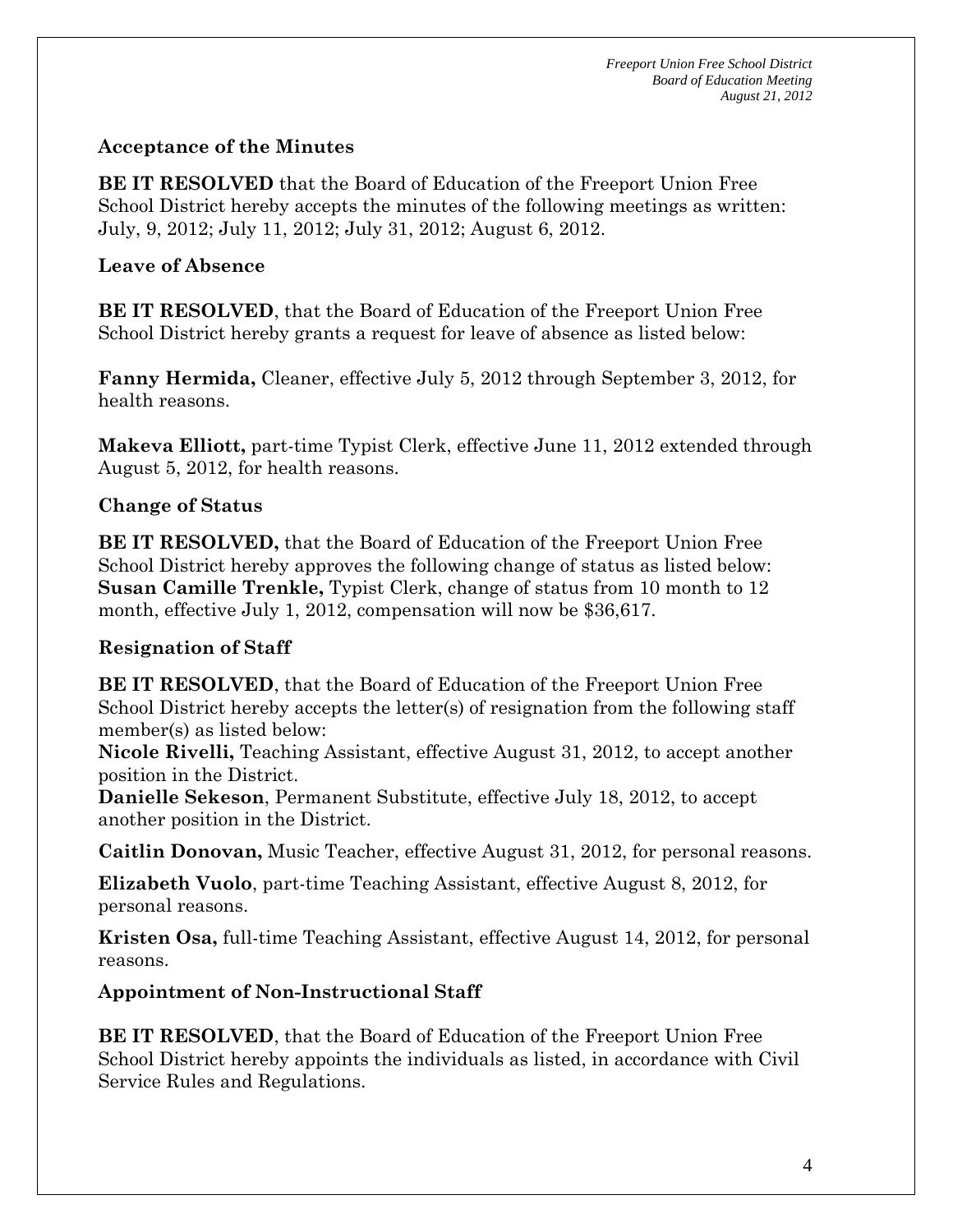*Freeport Union Free School District Board of Education Meeting August 21, 2012*

**Danielle Baldwin**, Occupational Therapist, a probationary appointment effective September 1, 2012 for a 26 week period upon Civil Service approval. Compensation will be \$53,000 and benefits consistent with FTA Members. Assignment District Wide.

#### **Appointment of Staff – Instructiona**l

#### **Temporary**

**BE IT RESOLVED**, that the Board of Education of the Freeport Union Free School District, upon the recommendation of the Superintendent, hereby appoints the individuals listed in the attached Appointment of Staff Report - Probationary, in accordance with the rules of the Board of Regents. These individuals shall possess appropriate certification allowing them to serve as teachers in the public schools of New York

**Marisol Banegas**, Permanent Substitute, a temporary appointment effective September 1, 2012 through June 21, 2013. Compensation will be according to the Substitute Pay Rate of \$125 per day. Assignment: Atkinson.

**Eric Ligon,** Permanent Substitute, a temporary appointment effective September 1, 2012 through June 21, 2013. Compensation will be according to the Substitute Pay Rate of \$125 per day. Assignment: Atkinson.

**Jillian Onorato,** Permanent Substitute, a temporary appointment effective September 1, 2012 through June 21, 2013. Compensation will be according to the Substitute Pay Rate of \$125 per day. Assignment: Atkinson.

**Nicole Rivelli,** Permanent Substitute, a temporary appointment effective September 1, 2012 through June 21, 2013. Compensation will be according to the Substitute Pay Rate of \$125 per day. Assignment: Columbus.

**Katelyn Salisbury,** Permanent Substitute, a temporary appointment effective September 1, 2012 through June 21, 2013. Compensation will be according to the Substitute Pay Rate of \$125 per day. Assignment: Dodd.

**Lisa Vetter,** Permanent Substitute, a temporary appointment effective September 1, 2012 through June 21, 2013. Compensation will be according to the Substitute Pay Rate of \$125 per day. Assignment: Atkinson.

**Kathryn Hoffman,** Permanent Substitute, a temporary appointment effective September 1, 2012 through June 21, 2013. Compensation will be according to the Substitute Pay Rate of \$125 per day. Assignment: Bayview.

**Danielle Sekesan**, Social Studies Teacher, a temporary appointment effective September 1, 2012 through August 31, 2013. Compensation will be on step 1-1C of the U3C Schedule at \$58,347. Assignment: FHS.

**Matthew Cellan**, Permanent Substitute, a temporary appointment effective September 1, 2012 through June 21, 2013. Compensation will be according to the Substitute Pay Rate of \$125 per day. Assignment: Dodd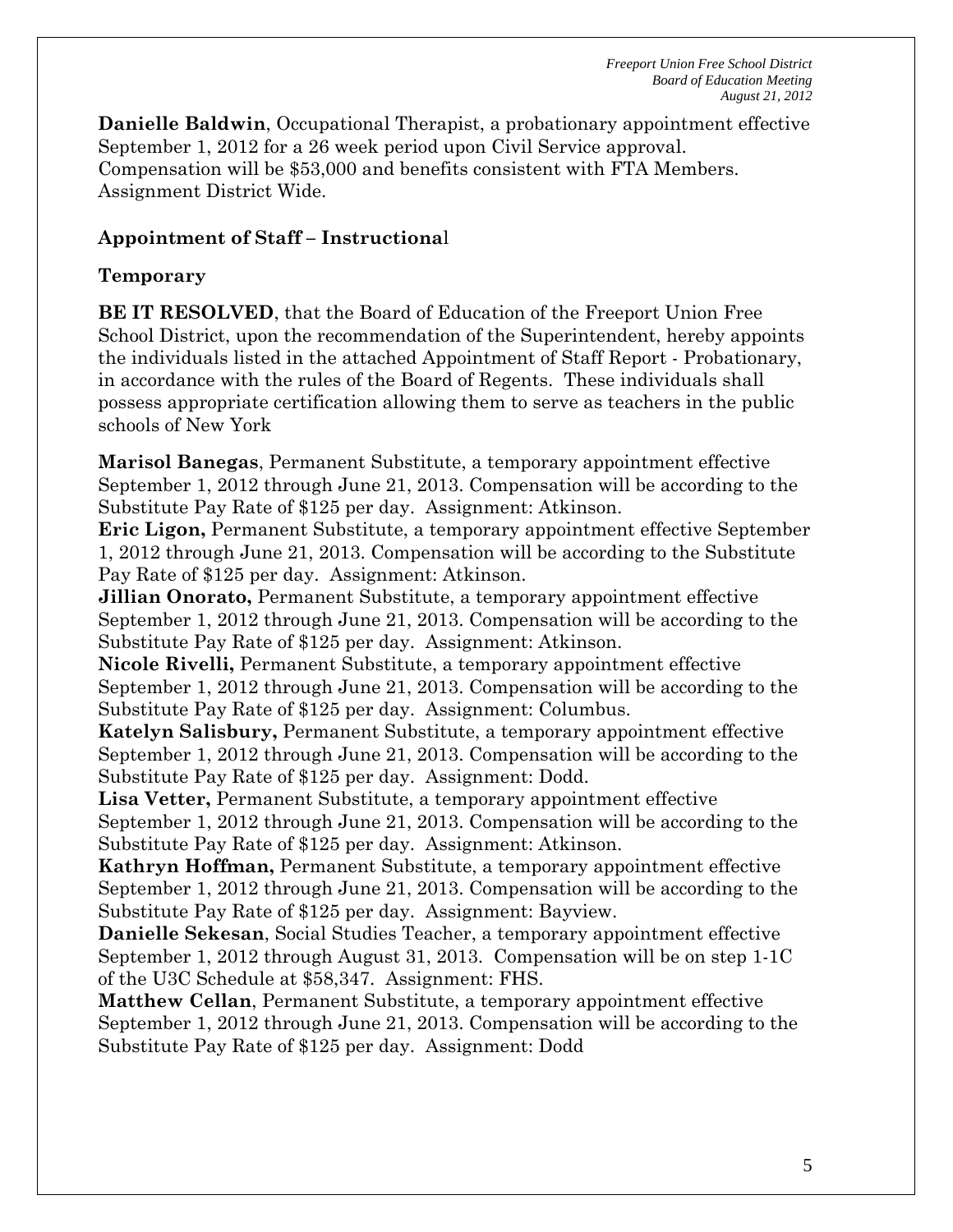*Freeport Union Free School District Board of Education Meeting August 21, 2012*

**Nicholas Kenney,** Permanent Substitute, a temporary appointment effective September 1, 2012 through June 21, 2013. Compensation will be according to the Substitute Pay Rate of \$125 per day. Assignment: FHS.

## **Appointment of Fall Coaching Staff**

**BE IT RESOLVED,** that the Board of Education of the Freeport Union Free School District, hereby appoints the individuals for coaching positions as attached. These individuals shall possess appropriate certification allowing them to serve as coaches in the public schools of New York.

| Coaches Names                              | Position                      | <b>Step</b> |               | Salary   |
|--------------------------------------------|-------------------------------|-------------|---------------|----------|
| Cotter, Victoria                           | $J.V.$ Cheerleading           | 3rd         | $\, \$$       | 3,098.00 |
| Ramirez, Luis Fernando   Boys' J.V. Soccer |                               | 1st         | $\mathbf{\$}$ | 4,652.00 |
| Martelo, Jose                              | Boys' Varsity Volleyball Head | 2nd         | -\$           | 5,997.00 |
| Delgado, Roberto                           | Varsity Baseball Head         | 2nd         | $\mathcal{S}$ | 6,958.00 |

#### **CSE/CPSE Minutes**

**BE IT RESOLVED,** that the Board of Education of the Freeport Union Free School District hereby accepts the minutes of the meetings of the Committee on Special Education and the Committee on Preschool Special Education for the following dates:

June 11, 13, 14, 15, 27, 28, 2012 July 6, 9, 10, 11, 12, 20, 23, 24, 26, 27, 30, 2012 August 1, 7, 8, 9, 2012

## **Retirement of Staff**

**BE IT RESOLVED,** that the Board of Education of the Freeport Union Free School District hereby accepts the letter of resignation for the purpose of retirement from the following staff member as listed:

**Pamela DiMaio**, Special Education Teacher , effective October 15, 2012, after serving the children of Freeport for more than 19 years.

**Patricia Hettich**, Senior Account Clerk, effective August 31, 2012 after serving the children of Freeport for more than 10 years.

**Robin Spirn**, Special Education Teacher, effective October 11, 2012 after serving the children of Freeport for more than 32 years.

## **Approval of Consultants**

**BE IT RESOLVED,** that the Board of Education hereby approves agreements between the following consultants and the Freeport Union Free School District, as per the attached list for the 2012-2013 school year; and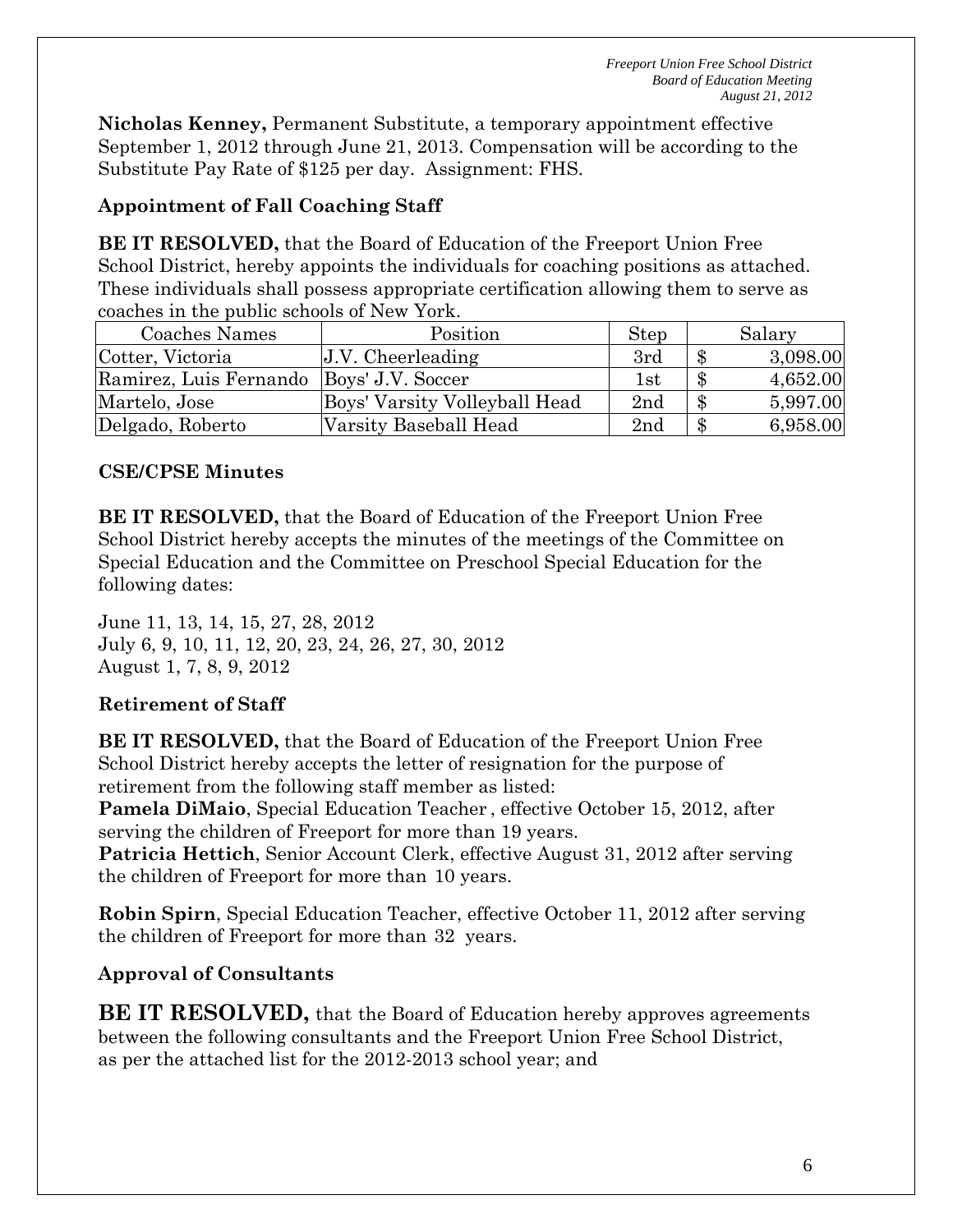**BE IT FURTHER RESOLVED**, that the Board of Education authorizes the Superintendent (or his designee) to execute said agreements on its behalf.

| <b>Consultant</b>                         | <b>Schools</b>                                                                                       | <b>Services Provided</b>                                                                                                                                                                                  | <b>Total Cost</b> | <b>Funding</b>                                     |
|-------------------------------------------|------------------------------------------------------------------------------------------------------|-----------------------------------------------------------------------------------------------------------------------------------------------------------------------------------------------------------|-------------------|----------------------------------------------------|
|                                           |                                                                                                      |                                                                                                                                                                                                           |                   | <b>Source</b>                                      |
| Premier<br>Gymnastics and<br>Cheerleading | <b>FHS</b>                                                                                           | Providing our FHS<br>cheerleading program<br>with Choreography<br>mirrors for choreography<br>and Elite tumbling<br>individualized and team<br>instruction and Elite<br>stunting tumble track<br>training | \$2,070.00        | <b>General Fund</b>                                |
| Developmental<br>Systems, Inc.            | Atkinson,<br>Dodd and<br><b>FHS</b>                                                                  | Conduct evaluation of<br>21 <sup>st</sup> Century Community<br><b>Learning Centers</b><br>Program including<br>insuring program meets<br>all reporting<br>requirements.                                   | \$30,000.00       | $21st$ Century<br>Community<br>Learning<br>Centers |
| Peter Hayes                               | Pre-K-K and<br>$1st$ grade<br>students at<br>Archer,<br>Bayview,<br>Giblyn and<br><b>New Visions</b> | Consulting services for<br>student assignments to<br>the four magnet schools                                                                                                                              | \$1,000           | Title IIA                                          |

# **Finance**

# **Acceptance of Bid Award for HVAC Upgrades at Archer Street School and Columbus Avenue School**

**BE IT RESOLVED,** that the Board of Education of the Freeport Union Free School District hereby awards the contract for the HVAC Upgrades at the Archer Street School, Base Bid, at a cost of \$197,000 to Central Air Corp.

**BE IT FURTHER RESOLVED,** that the Board of Education of the Freeport Union Free School District hereby awards the contract for the HVAC Upgrades at the Columbus Avenue School, Base Bid, at a cost of \$209,000 to Central Air Corp.

# **Approval of an Agreement**

**BE IT RESOLVED**, that the Freeport Union Free School District hereby retains the law firm of Bond, Schoeneck & King, PLLC to challenge the system of financing public education, including the disparate impact on low wealth school